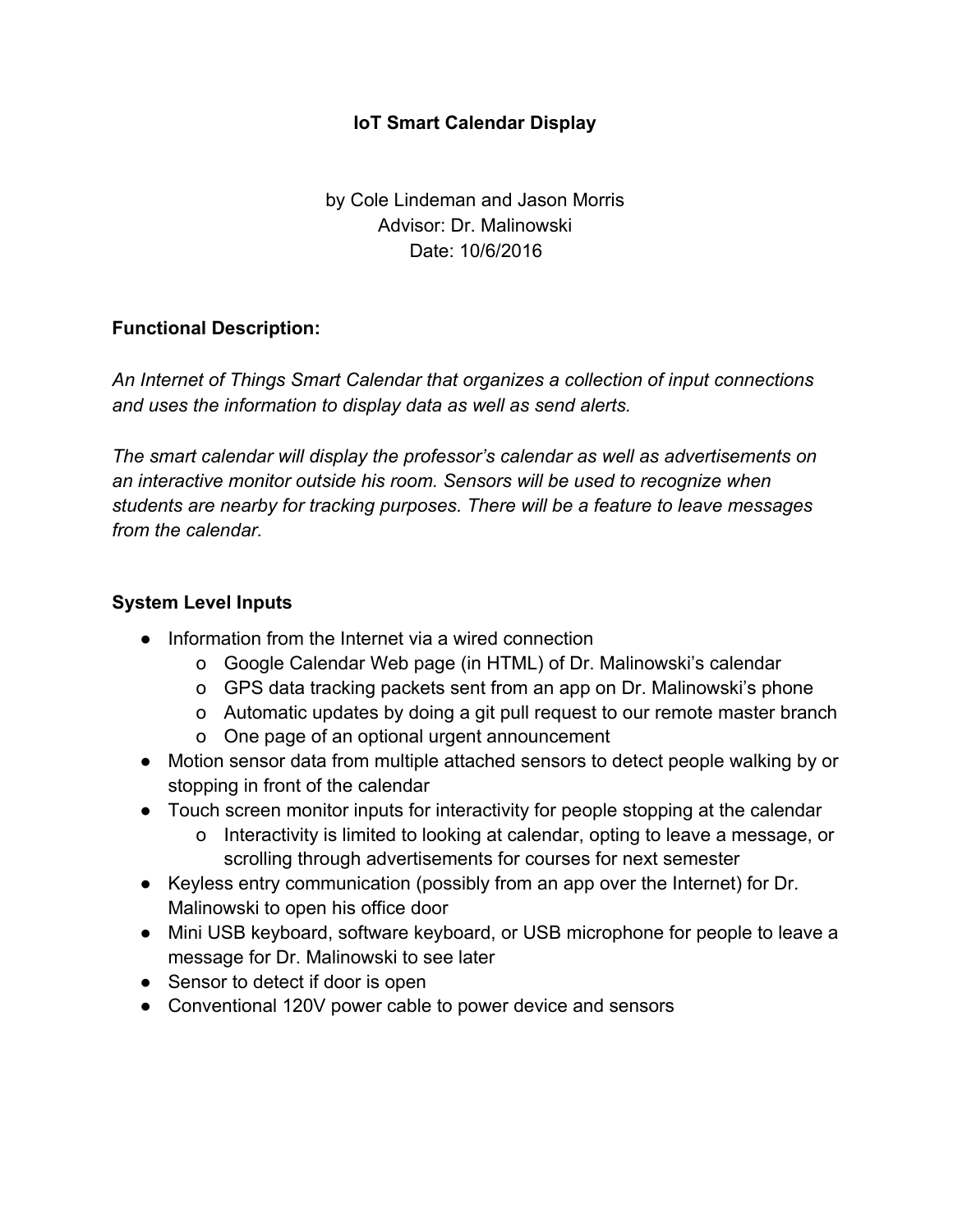# **System Level Outputs**

- **●** HDMI or USB connection to visual display on monitor to display calendar or advertisements
- **●** Information to the Internet via a wired connection
	- **o** Send email or text alert if special cases are met
		- **■** Smart Calendar has noticed student is waiting and office hours are concurrent or Dr. Malinowski is on campus
	- **o** Send or store recorded messages to online database
	- **o** Send tracking data to an online database
- Wired connection to mechanical door lock system\*

\*May not be implemented; permission has been denied.

#### **Modes of Operation**

● Low Power: Device is in a power saving mode, display is off, and all inputs are not being read

For power saving when nobody is around to look at the calendar overnight

● Startup: Operating system loaded, GUI loaded in kiosk mode, display is off, and all inputs are not being read

For loading features out of Low Power mode into Powered On mode, device could automatically enter Startup from Low Power based on default criteria like a given time of day

● Powered On: Actively retrieve all inputs, display calendar on monitor, and decide if to send alerts

For implementing all designated Smart Calendar features

● Shutting Down: Send stored tracking data to the internet, display is off, and all inputs are not being read

For stopping all features and going to Low Power mode from Powered On mode, device could automatically enter Shutting Down from Powered On based on default criteria like a given time of day

## **Subsystems:**

**● Raspberry Pi 3, Power Supply, Ethernet, and Digital I/O Pins**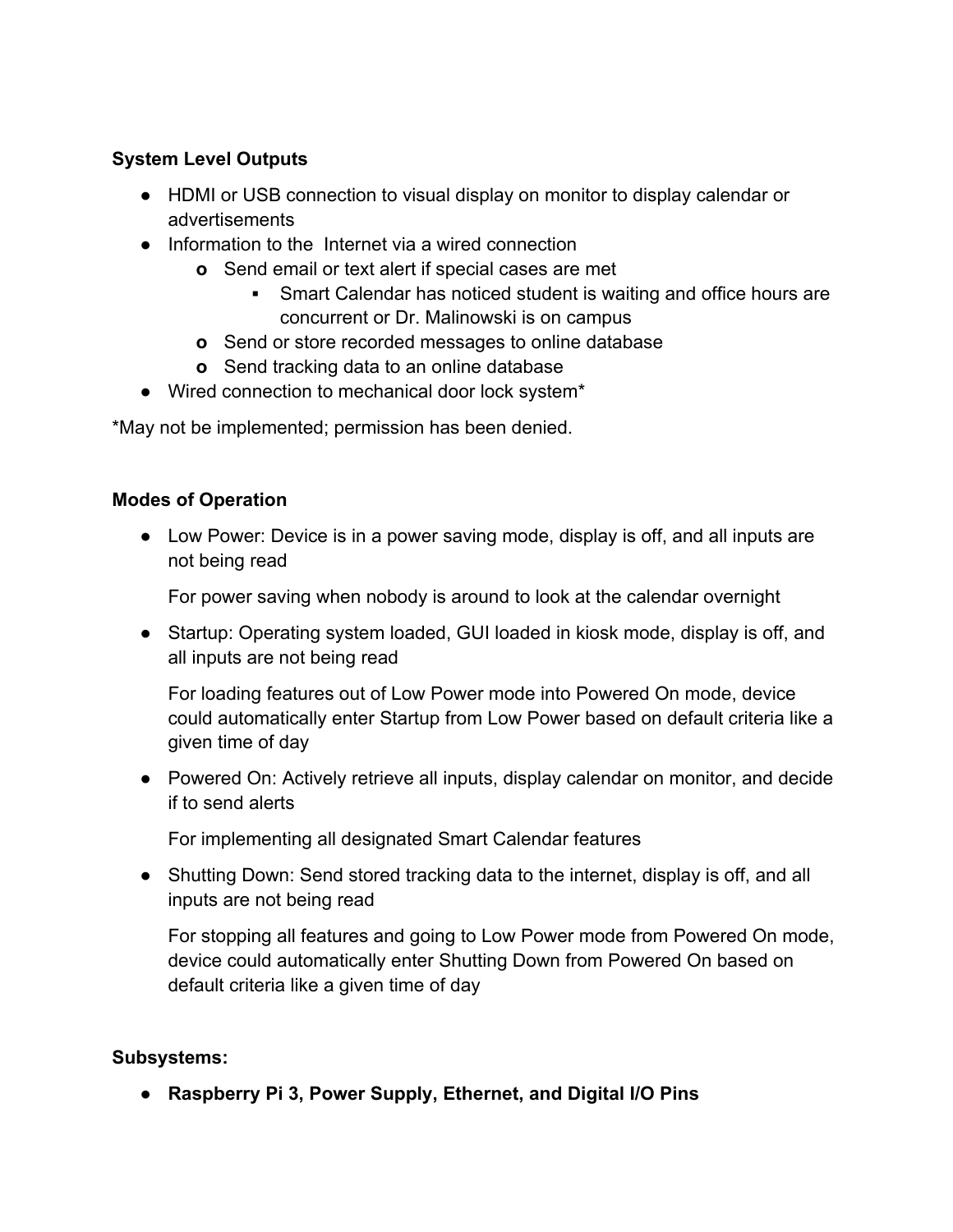We will be using a Raspberry Pi 3 to interface with all sensors and devices as well as to communicate with the internet using its onboard ethernet port.

Inside the System we will also need to have the Raspberry Pi 3 power supply to power the board. This will connect the conventional 120V power input to the power inlet on the board.

The wires coming in from the sensors need to be attached to the Raspberry Pi's digital I/O pins. Power will be siphoned out of the Vcc and Ground pins for the sensors' usage using more wires.

The ethernet cable connected to the Internet will be directly connected to the board's ethernet.

USB connections will be made to the board's various USB ports. The monitor and keyboard will connect using these.

Inside the Raspberry Pi 3:

# **● GUI Process**

This process will handle the graphics going to and from the in/out connection touch display monitor connected via USB. Some of the data displayed in the graphics (Doctor Malinowski's google calendar, class advertisements, weather, etc.) will be grabbed from the internet. This process also handles the message interface which allows users to leave a message using the keyboard input. The messages will then be stored in memory. There will also be interactivity for people to interact with the GUI to control the information being displayed using the monitor's touch controls. When not being interacted with, this process will default to displaying advertisements to passers-by and switch to displaying the calendar for people who stop at the calendar.

# **● Tracking Process**

In order for the board to make sense of all of the sensor data, it needs a process to read pin information and make decisions. The process will gather information from all motion sensors and the open door sensor by reading the board's specific drivers for the digital I/O pins that the sensors are connected to. It will then form coherent, human-readable tracking data and send it out to memory for storage. The Tracking Process will also tell the GUI Process when someone stops in front of the Smart Calendar.

# **● Memory**

A portion of read/write memory will be allocated on the Raspberry Pi 3's SD card storage for temporary data. This data will be sent to the Internet as a data file and uploaded to Google Drive if it is tracking data or E-mailed to Doctor Malinowski if it is a message. If the data is successfully sent, then it will be cleared from memory.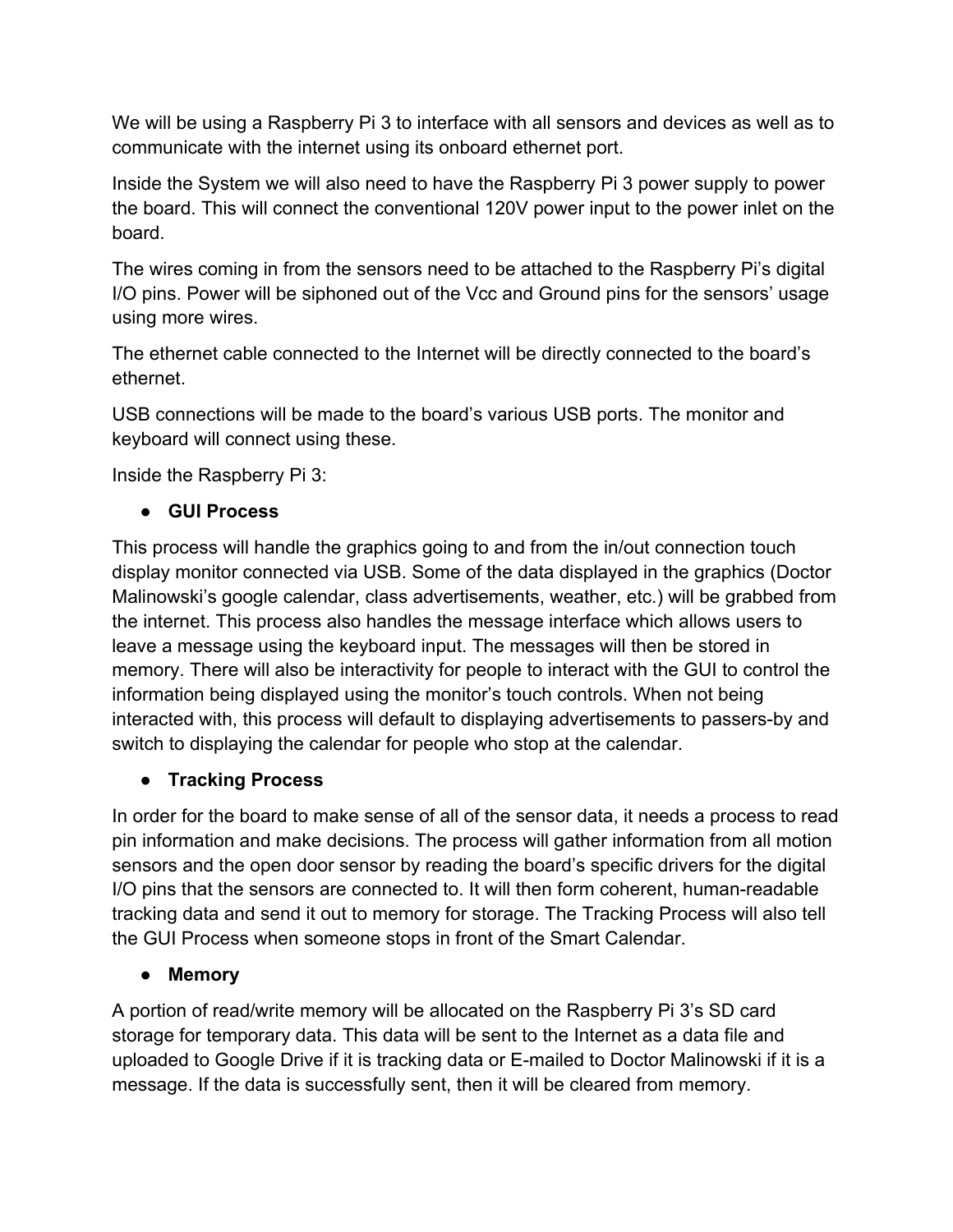## **● Sleep/Wake Up Process**

A process will be reading the onboard Real Time Clock. When it is time to sleep, the process will shut down any unnecessary processes and set the digital I/O pins to low power to unpower the sensors. When it is time to wake up, the process will start up any necessary processes and power the digital I/O pins to power the sensors.

## **● Door Lock Process**

This process will accept a secure message from the internet and then use the digital I/O pin to communicate with the electronic door lock to unlock the door.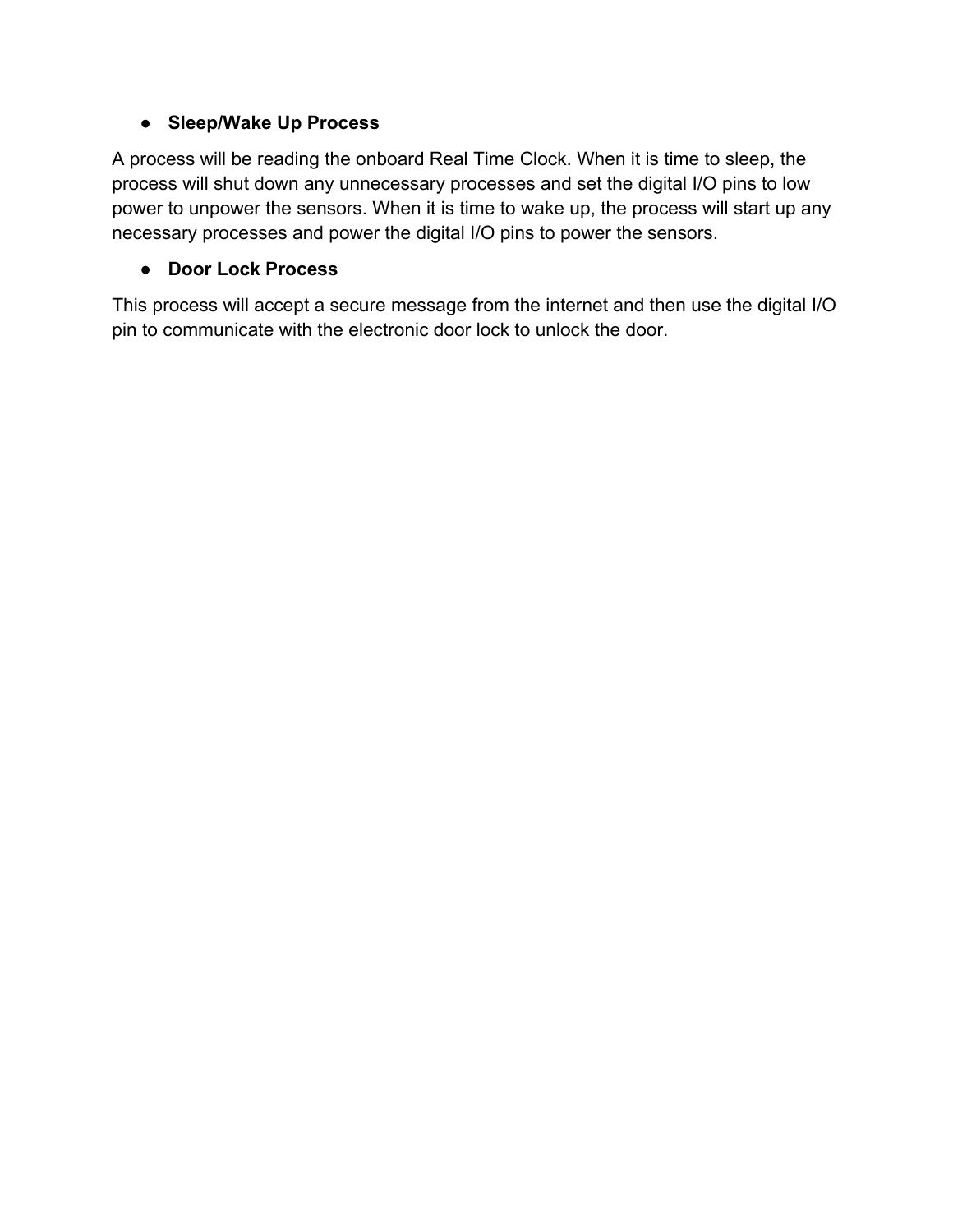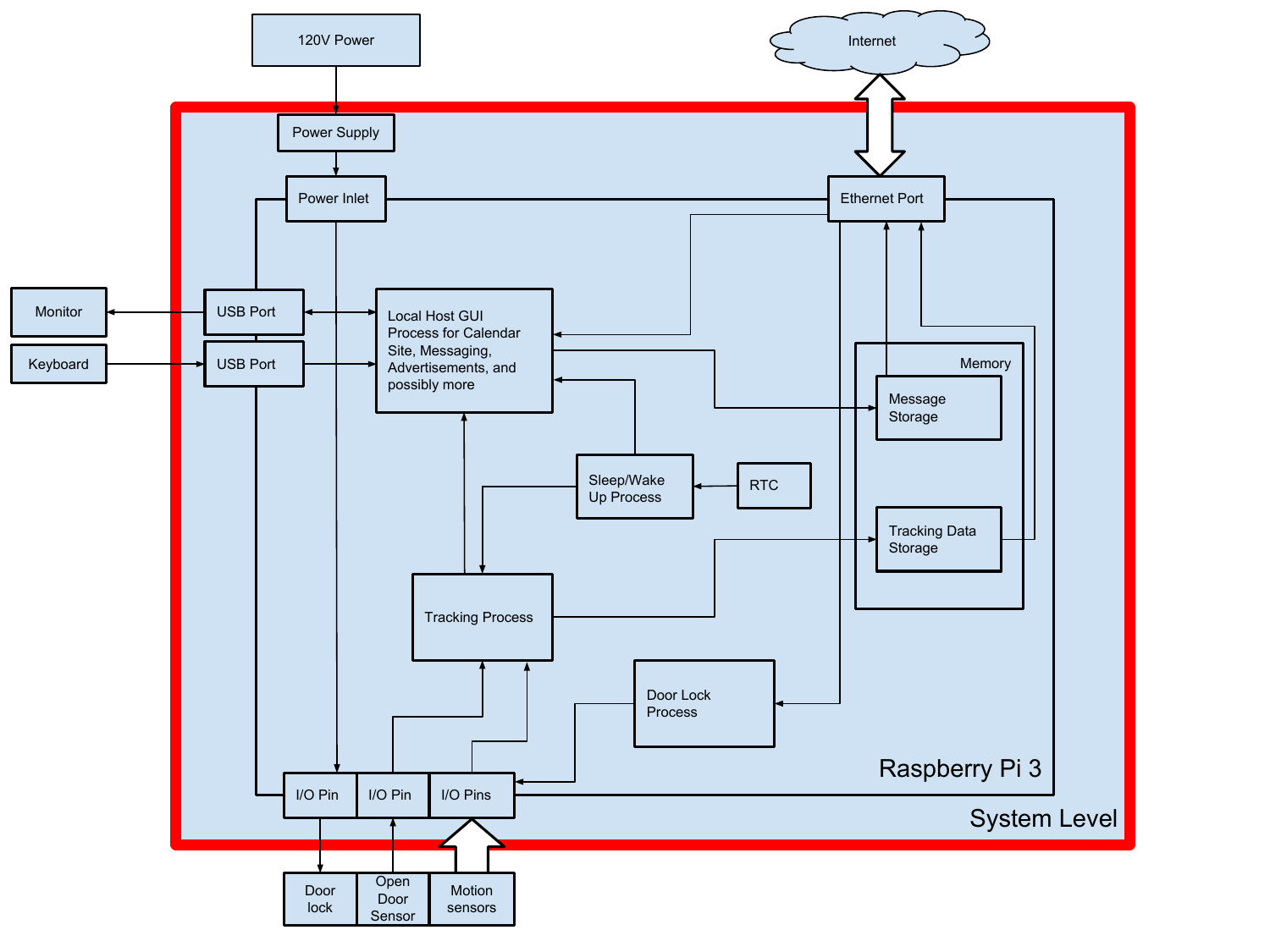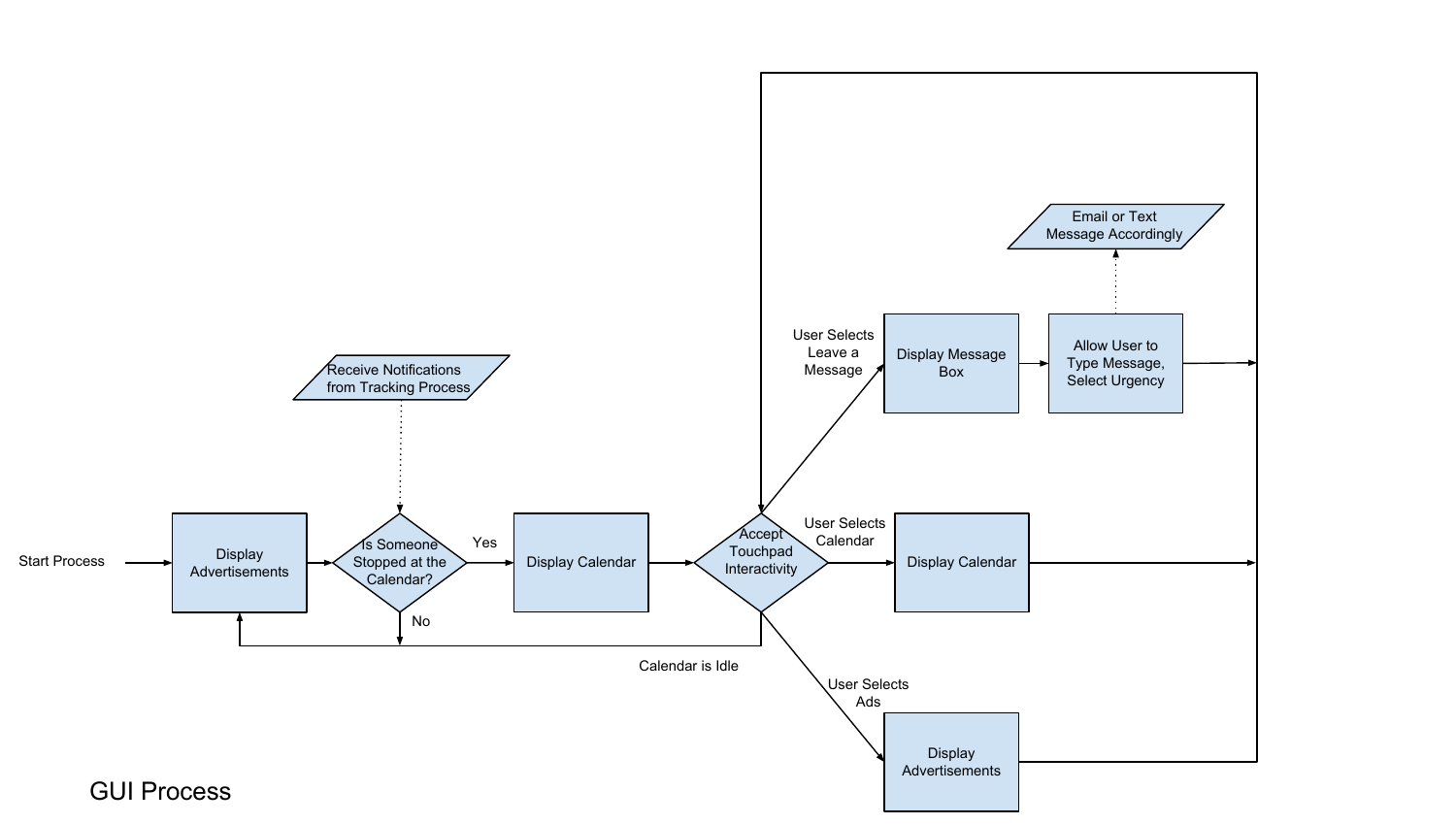